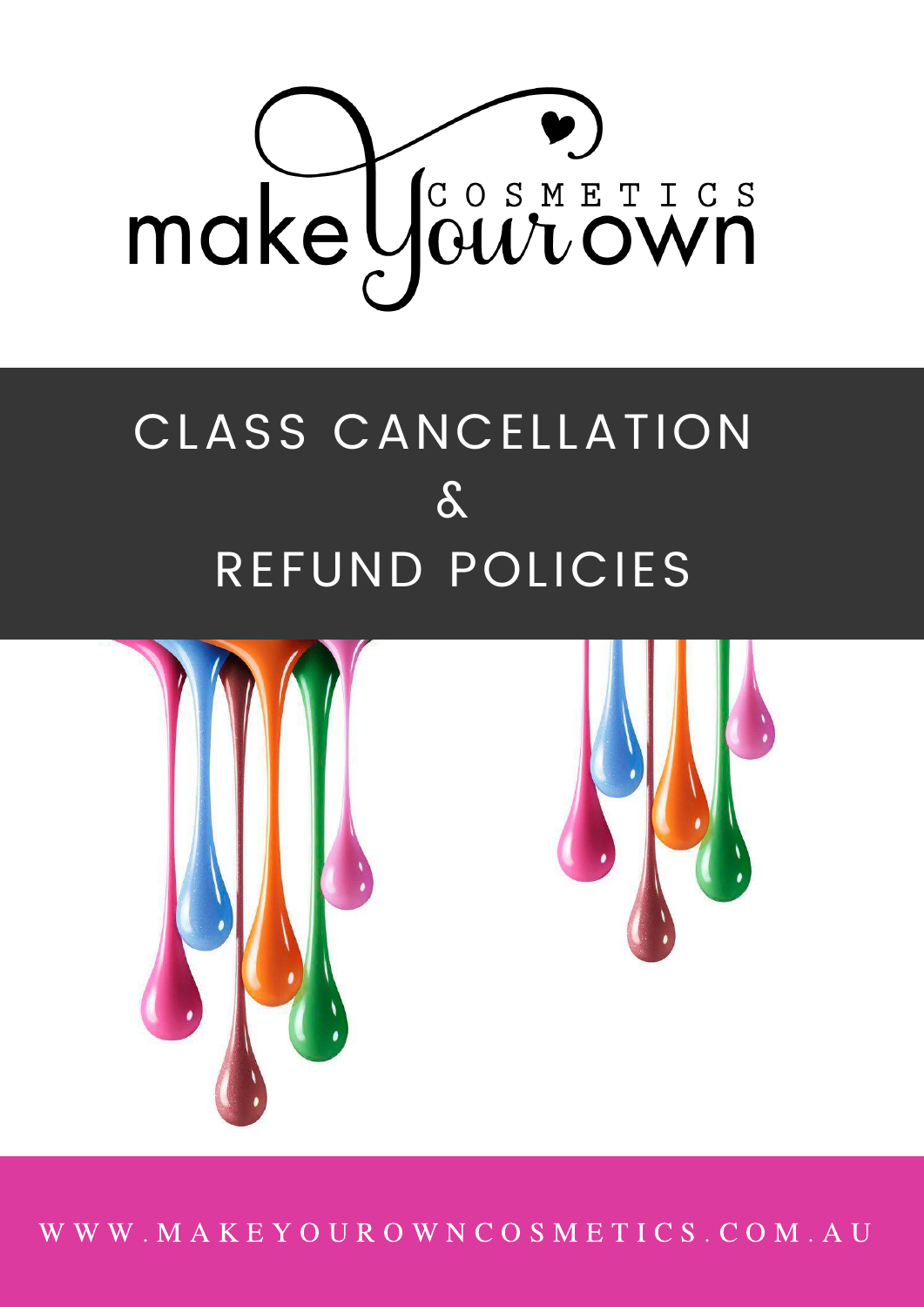



## Terms and Conditions

Please read these Terms & Conditions & Refund Policy carefully.

By payment of class/workshop you are agreeing to the Following Terms & Conditions.

- If a workshop is cancelled by Make Your Own Cosmetics - due to insufficient numbers, illness or natural disaster etc, the participants ("you") will be offered a full refund, a reschedule or a credit.

- Make Your Own Cosmetics will endeavour to inform all participants of a new venue or other changes at least 48hrs prior to the workshop if possible.

- If a participant wishes to cancel their place 3 days prior to commencement of a workshop, they may do so however a \$50 administration fee will apply.

- The participants will be offered a reschedule or refund on any monies paid (minus the administration charge).

- If a participant wishes to cancel their place less than 3 days prior to commencement of a workshop, they may do so but in favour of reschedule or refund on any monies paid (minus the administration charge) only .

## continued.......

## W W W . M A K E Y O U R O W N C O S M E T I C S . C O M . A U